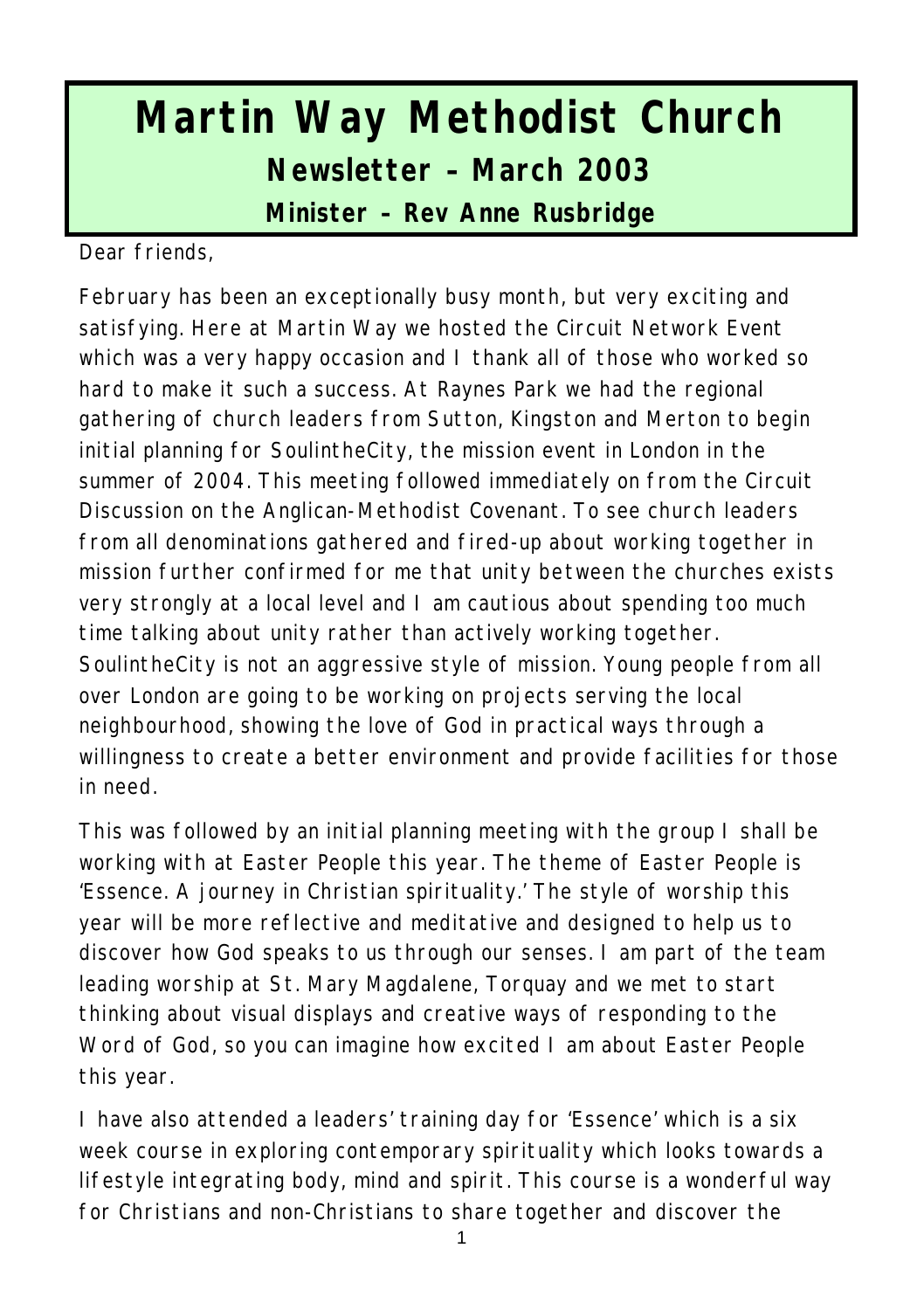presence of God in a deeper way. I would love to run an Essence course at Martin Way. If you are interested, or would like further information, please let me know.

Of course it is impossible to sustain this level of activity for too long, and March, with the beginning of Lent, is an appropriate time to slow down and spend time reflecting on Jesus' journey to the cross. If you would like to join others in prayer and reflection there will be a time of prayer at Raynes Park church every Thursday lunchtime at 12 noon, lasting about 20 minutes. During Lent the theme will be 'Walking with Jesus', but we intend to continue worshipping at midday on Thursdays after Easter. At Martin Way you are invited to join The Seekers on Thursday afternoons at 2.30, meeting every week during Lent, and then reverting to our normal first and third Thursday after Easter. Again the theme will be 'Walking with Jesus'. Everyone is welcome to join either group.

Lent is a time of hope and expectation. As we journey with Jesus, and reflect on the lives and actions of those who stood at the foot of the cross, we have the opportunity of reflecting on our own relationship with Jesus and our response to Jesus, and in so doing, approach Easter with a deeper understanding of the Gospel.

May God be with you as you make this special journey this year.

*Anne*

#### **Quote - Unquote**

Prayer is conversation with God. St. Clement of Alexandria

# **Wesley Tercentenary Celebrations**

It is expected that a thousand Methodists gathered from all over Europe will meet in Potsdam, near Berlin, 30 July to 3 August to celebrate the tercentenary of Wesley's birth. The overall theme for the festival is 'Get in touch' - with each other, with Jesus Christ and with the world. Its aim is for people of all ages and cultures in Europe to meet together to celebrate their faith and share their mission. The programme for the festival will include Bible study, worship, sports, sight-seeing options, seminars, children's and youth activities, dra ma and music. The lakeside locality and proximity to Berlin make it an attractive venue for a holiday.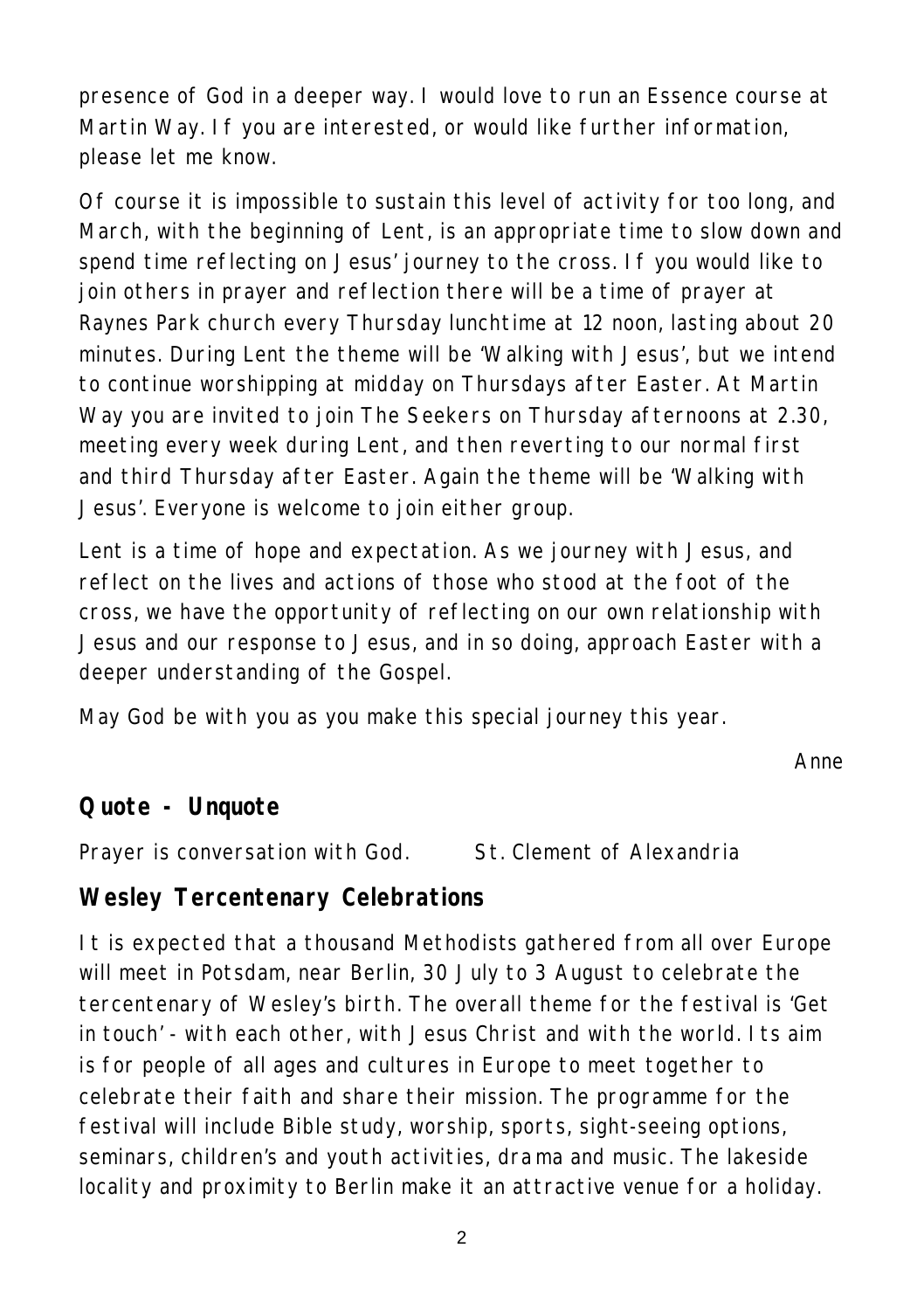There will be a range of accommodation options, from camping and sleeping on floors, through guesthouses, to hotels.

For more information contact Mr Colin Ride, World Church office, Methodist Church House, 25 Marylebone Road, London NW1 5JR 020 7467 5101/5164

### **Advance Notice - Easter Services**

Because of Anne's commitments to both ours and Raynes Park churches there will be an early morning Easter Communion at 8.00am, followed by an Easter breakfast, but there will not be Holy Communion at the 10.30 Easter morning service.

During Holy Week there will be a time of prayer and reflection at 8pm on Monday, Tuesday and Wednesday at Martin Way. On Maundy Thursday there will be a service of Holy Communion at 8pm at Raynes Park. On Good Friday there will be the usual ecumenical services.

# **Anniversary Weekend 10/11 May**

We now have an outline plan for our anniversary weekend events. We are hoping that all organisations within the church will be able to offer a flower arrangement, as simple or as elaborate as you wish. Any budding artists, needle workers, model-makers etc. amongst you, may also like to display your wares; there is an amazing amount of talent within our congregation; let it shine through! Our concert by Sweet and Low will start at 7.00pm on the Saturday, preceded by a light supper - a ploughman's meal, which will be served from 5.30pm onwards. Programmes, inclusive of meal and concert, priced at £6.00, will be available shortly. The festival itself will be free of charge, but obviously any donations would be appreciated, remembering that all proceeds will go to Christian Aid. For any further information or offers of help, please see Lesley Mortley or Mike Rusbridge.

#### **Fellowship Coffee Morning - 15 March 10-12 Noon**

We look forward to seeing you on Saturday 15 March. Cakes and gifts for the stalls will also be very welcome.

# Return of big brunch - 29<sup>th</sup> March - 9 to 12 noon!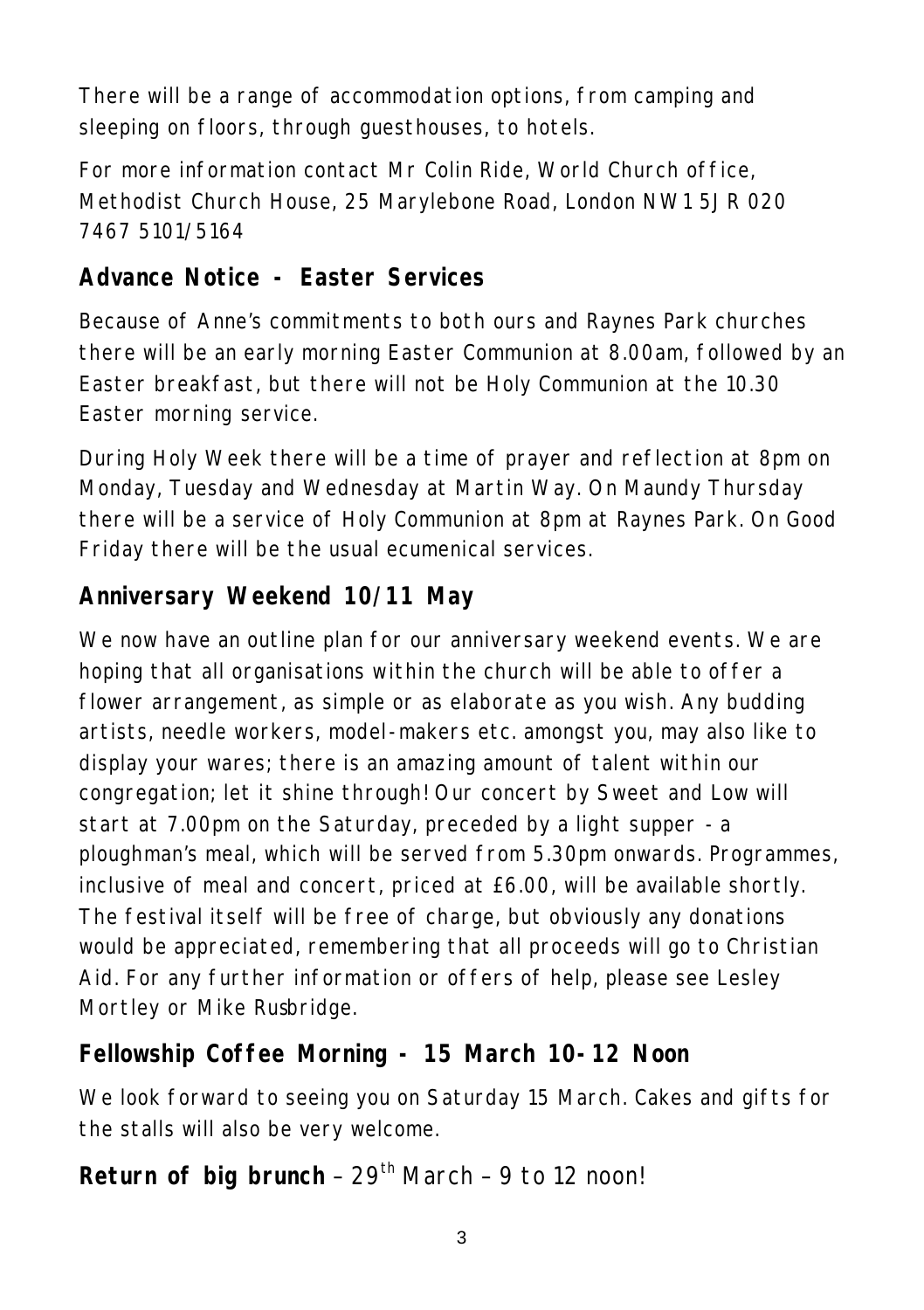#### **Anglican-Methodists or Methodist-Anglicans? - a personal view**

The other day I came across a quarterly plan from 1966, the year I became a fully accredited Local Preacher. I had come into the Methodist church over twenty years previously when I was in my teens, probably about the age when many youngsters go through a stage of rebellion against church-going if they have not been brought up in traditionally church-going families. My initial attraction was not so much to the church as to June, who later was to become my wife. Thinking back, I realise that there have been many, many changes. That is only as it should be.

I received a draft plan from another circuit recently and on it was indicated the appropriate liturgical colours to be worn by the ministers. That is one sphere in which we have gradually come into line with the Anglicans. Our ministers in the 1940's would never wear the vestments that we have come to accept today. A dark suit and a dog-collar was the order of the day. A black preaching gown was acceptable, but not essential. The congregation would have their 'Sunday best' outfits clothes specially kept aside for Sunday worship. There was no striving to keep up with fashion; a Sunday best suit would last for years. Ladies were expected to wear hats; it was an unwritten law. Once a year, usually at Whitsun, new hats were paraded, but that was about the limit of fashion consciousness. (Of course, clothes rationing during the war had imposed severe limitations upon what was available, apart from anything else!)

There was a much greater informality in worship generally. No such things as service books -another move towards the Anglicans? Communion services took place once a month and were often personalised.. "The body of the Lord Jesus given for you, Bill...". Ministers were expected to know their flock and to spend time in visiting, not just when people were ill or in special need. They were very much under the jurisdiction of the Leaders' Meeting and could be called to account in no uncertain manner. A Minister's day off was unheard of!

Evening services were often as well, if not better, attended than the morning services. Every church would have its choir. Choirs can enhance worship greatly, I have had the great privilege of leading worship on a Christmas morning at Central Hall Westminster. It was many years ago when the organist and choir-master was Bill Lloyd-Webber, the father of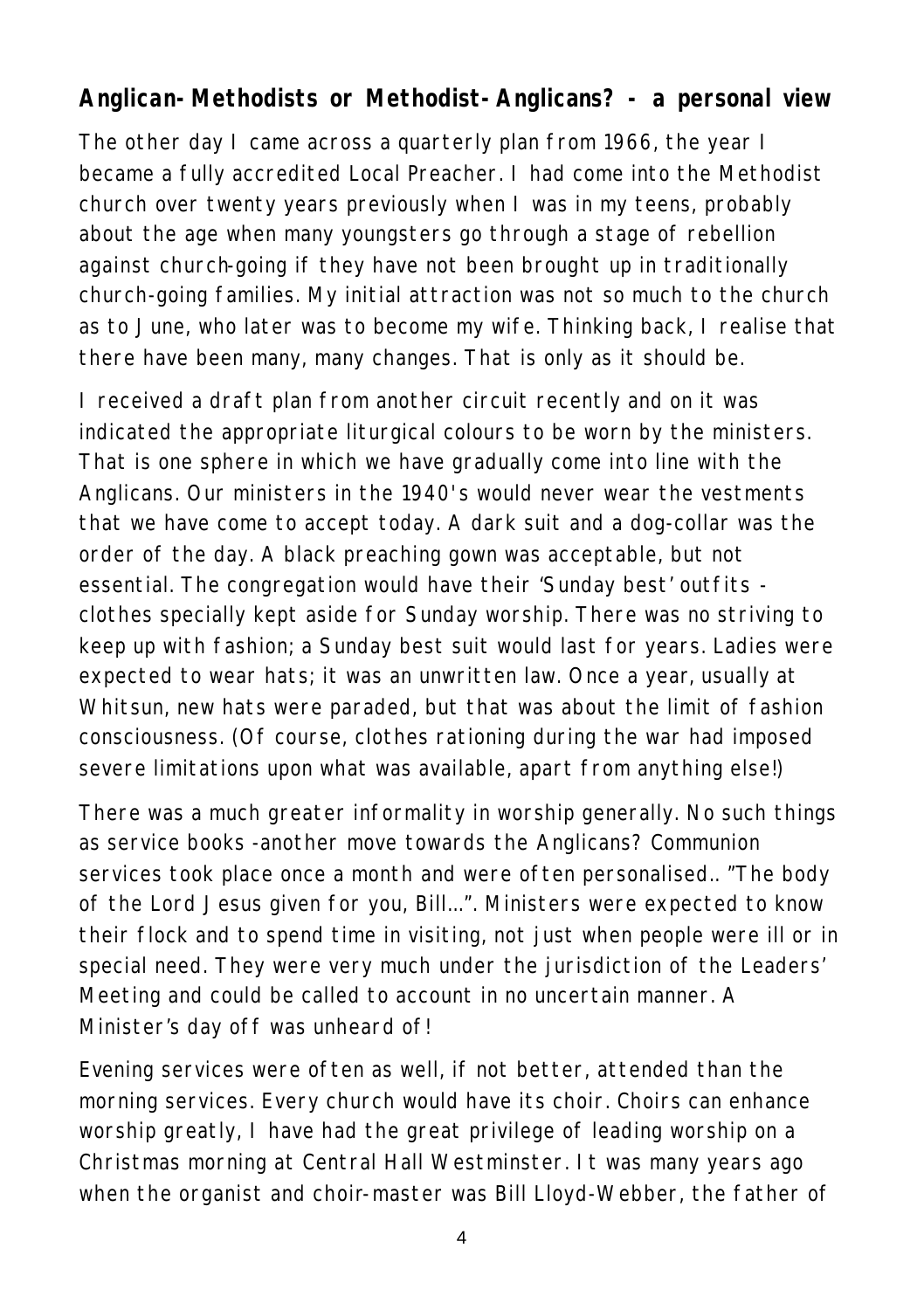Andrew and Julian. With him on the organ and the Central Hall choir at your back, you were immediately transported into greater heights. There used to be choir festivals which brought about keen but friendly rivalry.

The standard of preaching was variable, to put it politely. Forty minute sermons were reasonably short and some preachers were renowned for their pulpit thumping to emphasise the points they made. This was especially so on Temperance Sunday when the teetotal congregation was harangued vehemently about the perils of the Demon Drink. 'Special' Sundays came far less frequently than they do today. The Sunday School anniversary was one of the highlights of the year - morning, afternoon and evening services, usually with a tea laid on. Fairs and Bazaars lasted for three days not just a couple of hours. They were great social occasions with everyone joining in whole-heartedly. Concerts and Socials were frequently held and the lives of many people were centred around the church.

I mentioned vestments, or the lack of them, earlier. Another thing which you never saw on a Methodist altar was a candle. To many, candles smacked of Popery! The only time candles were used was for the Carols by Candlelight service at Christmas. Now we often find a lighted candle in our Methodist churches - another bit of Anglicanism that has crept in unnoticed. I have never heard a Minister comment on this or point out the significance of the candle. I must admit that I no longer have any strong objections to the use of candles. Particularly since June died I have found them more significant. One Remembrance Sunday we had an evening Communion service at Martin Way at which were invited to light a candle for any loved one who had died, and that, for me, was very moving. If I'm away and go into a church or cathedral, I will now light a candle in June's memory, so candles have become more meaningful for me.

So changes there have been. I have heard the cynical comment that before long we Methodists will be more Anglican than the Anglicans. I hope that whatever Covenants or Agreements may be made by the two denominations in future, we shall each be allowed to keep our own traditions and our own identity. May there be a friendly co-operation rather than a complete take-over by either denomination.

*Bill Cox*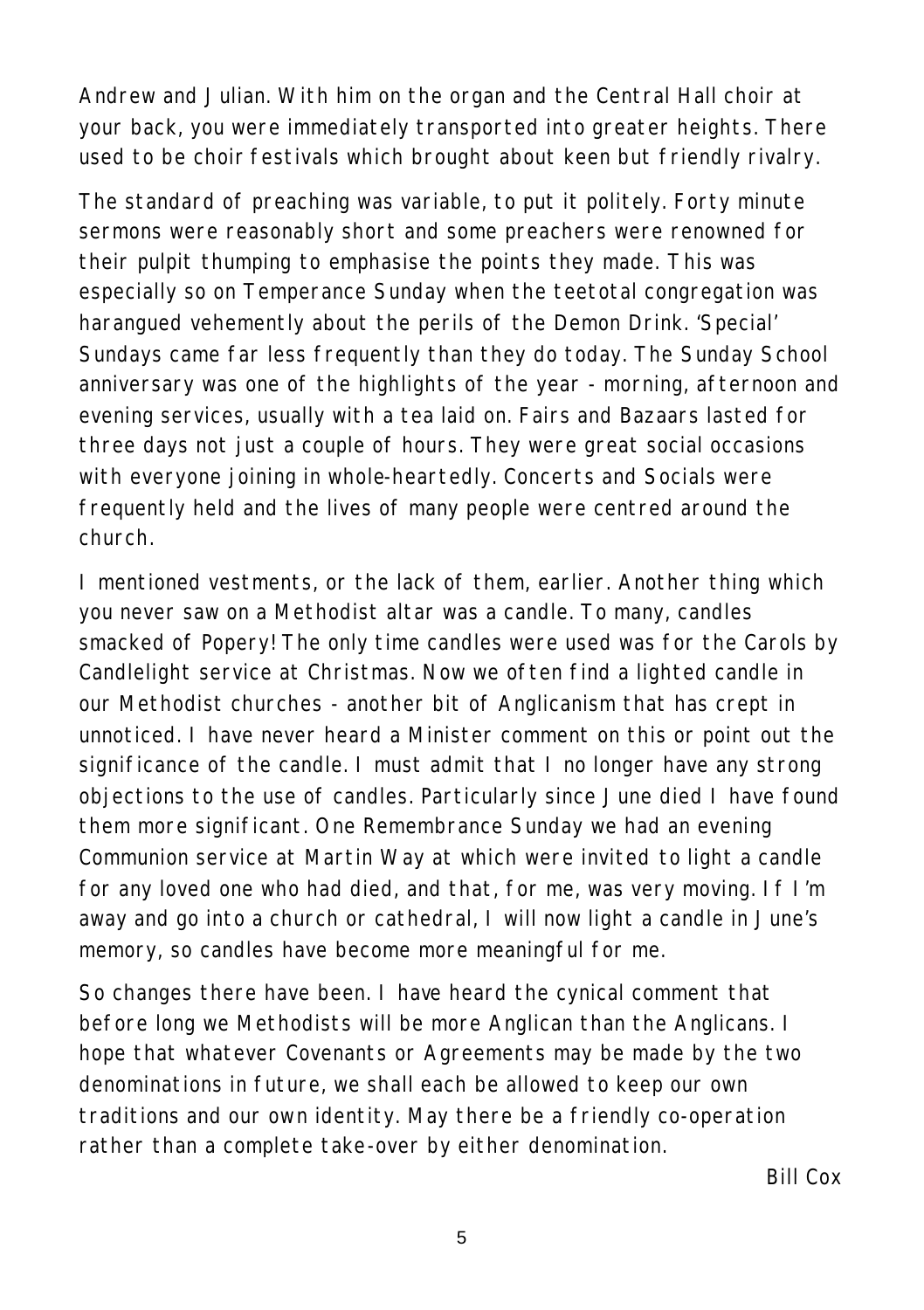[Much of what Bill has written would apply equally to the many varieties of Anglican worship fifty years ago: perhaps that is why many people feel at ease in either denomination. As Anne has written and Bill concludes there is friendly co-operation in our area among all denominations. Working together may well prove God's way forward for us at this time.

*Rosemary Keen]*

# **Pastoral Training Workshop :15 March 10am-1pm**

A Pastoral Training Workshop will be held at Stoneleigh Methodist Church on Saturday 15 March from 10am-1pm. The course is open to all churches in the Wimbledon Circuit. Please come if you are already a Pastoral Visitor or if you are interested in any aspect of pastoral work. The theme of the workshop is 'Pastoral visiting, prayer and care' and it will be led by John Vanek, Lay Worker for the Wimbledon Circuit. There will be a short liturgy forming the final part of the workshop. For further details please contact John Vanek: 0208-947-2672

### **A Letter From Sue Griffiths**

Dear Friends at Martin Way

I'm writing for two reasons, firstly to thank you for your ongoing support and generosity in sending me the recent cheque to help with my studies. It has always been a struggle to make ends meet during my training and the money you have sent me over the last few years has been used for buying books and resources for my future ministry. So thank you again for thinking of me.

Which leads me into the other reason for writing. I have just found out where my first appointment will be as Methodist Minister. I'm going to be responsible for two churches in the Sheffield West Circuit, just outside the city centre. One church has 122 members and has lots of activities going on for all ages. It says that it consists of mainly professional & business people who are middle aged to elderly but there are a growing number of young families attending. They wanted a young(ish) minister to continue the work started by two previous young ministers. It's next to a school and the church also employs a youth worker and a community worker. There are also some possibilities of getting involved in a drug rehabilitation project.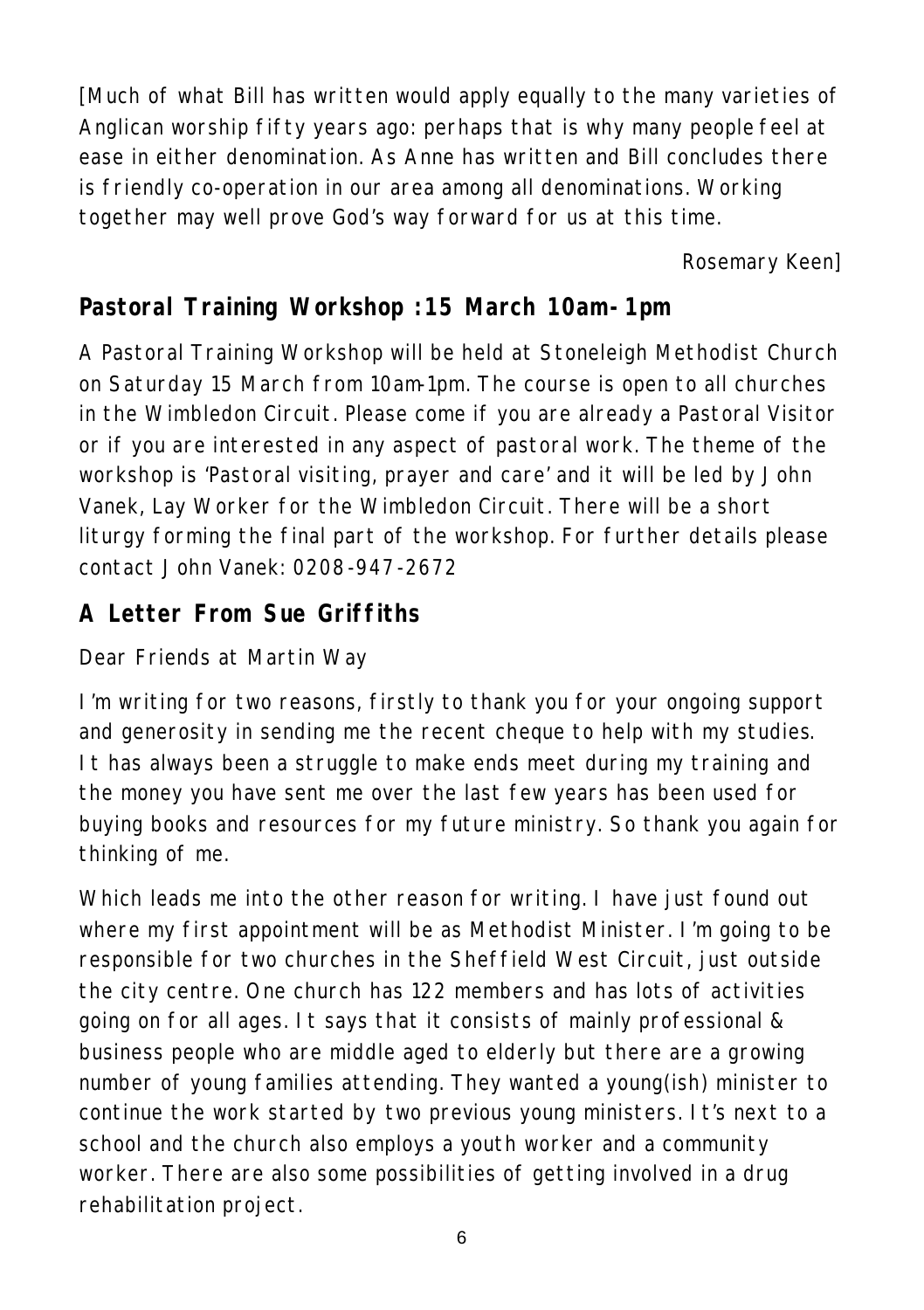The other church is a small church of 17 members which has opportunities for growth with the right leadership. It's the first time the two churches have shared a minister and the Circuit wants to encourage the churches to share and to work together in some way. The house that I'll be living in is within walking distance of the bigger church, which I think is excellent.

That's all I can tell you at the moment. It all sounds very exciting and I am really pleased.

Take care everyone, and may God bless you as you continue to follow and to serve Him.

*Love Sue*

#### **NCH Action For Children**

Thank you to all box-holders. A total of ,279.50 was raised this last year

#### **Quote - Unquote**

"God didn't promise days without pain, laughter without sorrow, sun without rain, but He did promise strength for the day, comfort for the tears and light for the way"

> *Faye Merry Winter Newsletter Victim Support Merton]*

#### **Message From John Swarbrick, Chairman South West District**

Dear Friends,

By the time you read this, we may have been overtaken by events. I hope not, but what follows is offered simply by way of a personal reflection on the current crisis over Iraq. The media make constant reference to 'interests' - described as 'the national interest' or 'our interests', or more broadly as 'western interests', and defined in political and economic terms. So far, so familiar. The confrontation with Iraq is about power politics, oil, the Israeli-Palestinian dispute and 'the war on terror'. But a faith community like ours has other 'interests'. They are theological ones. They are about God. From Harran in what is now modern-day Iraq, Abraham the father of the three great faith traditions of Judaism, Christianity and Islam - journeyed around the fertile crescent to settle in the land of Canaan. Our inheritance is linked with his. So is our present.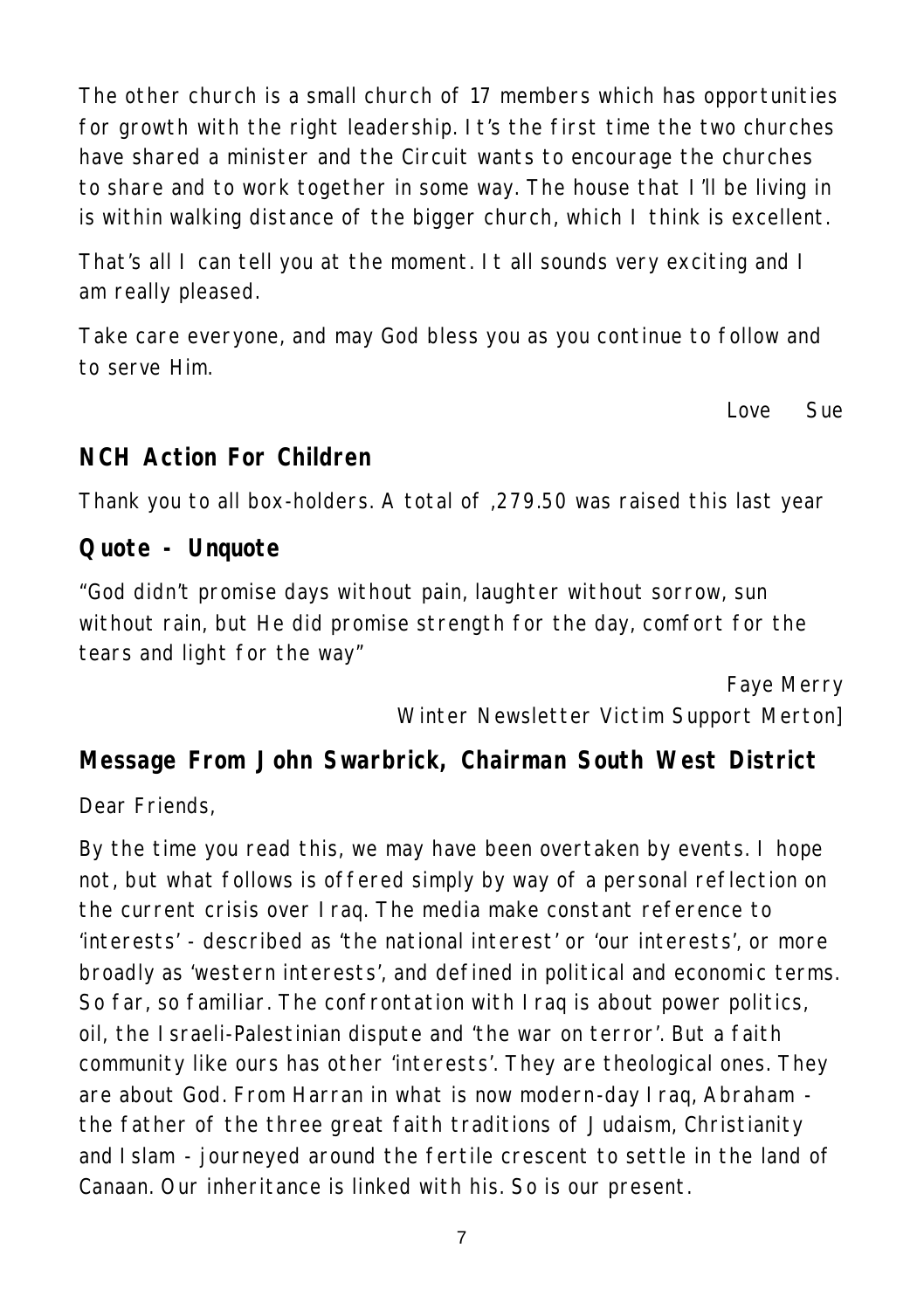Towards the end of last year I read a wonderful book by the Chief Rabbi, Dr. Jonathan Sacks, called The Dignity of Difference. In the aftermath of 11 September 2001 and the 'clash of civilisations', it is an impassioned plea from the leader of the Orthodox tradition in Judaism for us to make space for a God who delights in diversity. He reminds us that there is a difference between God and religion: God is universal; religions are particular. He affirms that God has spoken to humankind in many languages: through Judaism to Jews, Christianity to Christians, Islam to Muslims. But he has learnt to say that as a faithful and believing Jew. Not surprisingly perhaps, he has been accused of heresy by some of his coreligionists. But the way in which he sets out his case for the way in which God deals with our distinctiveness as well as our common humanity as people of faith in a globalised world is compelling. There are those who argue that religion is part of the problem. The Chief Rabbi offers some hope that it might be part of the solution. As you consider his arguments, you may care to reflect on what they imply for you as a faithful and believing Christian.

I think that this, ultimately, takes us to the heart of the present crisis. Indeed, I suspect that it is the theological issue of the twenty-first century. It is therefore important for all of us who pray, read the scriptures and reflect upon the way in which we practise our faith as Christian people. Meanwhile, we shall all be considering the news reports and TV pictures, listening to the language of 'regime change', 'just war criteria' and - God help us – 'collateral damage'. And we shall be wondering about the presence of God in human affairs and in his beautiful though battered creation in worship and preaching, commitment and witness, and in the daily struggle to be more fully human as God intends.

> *Best wishes Yours ever John*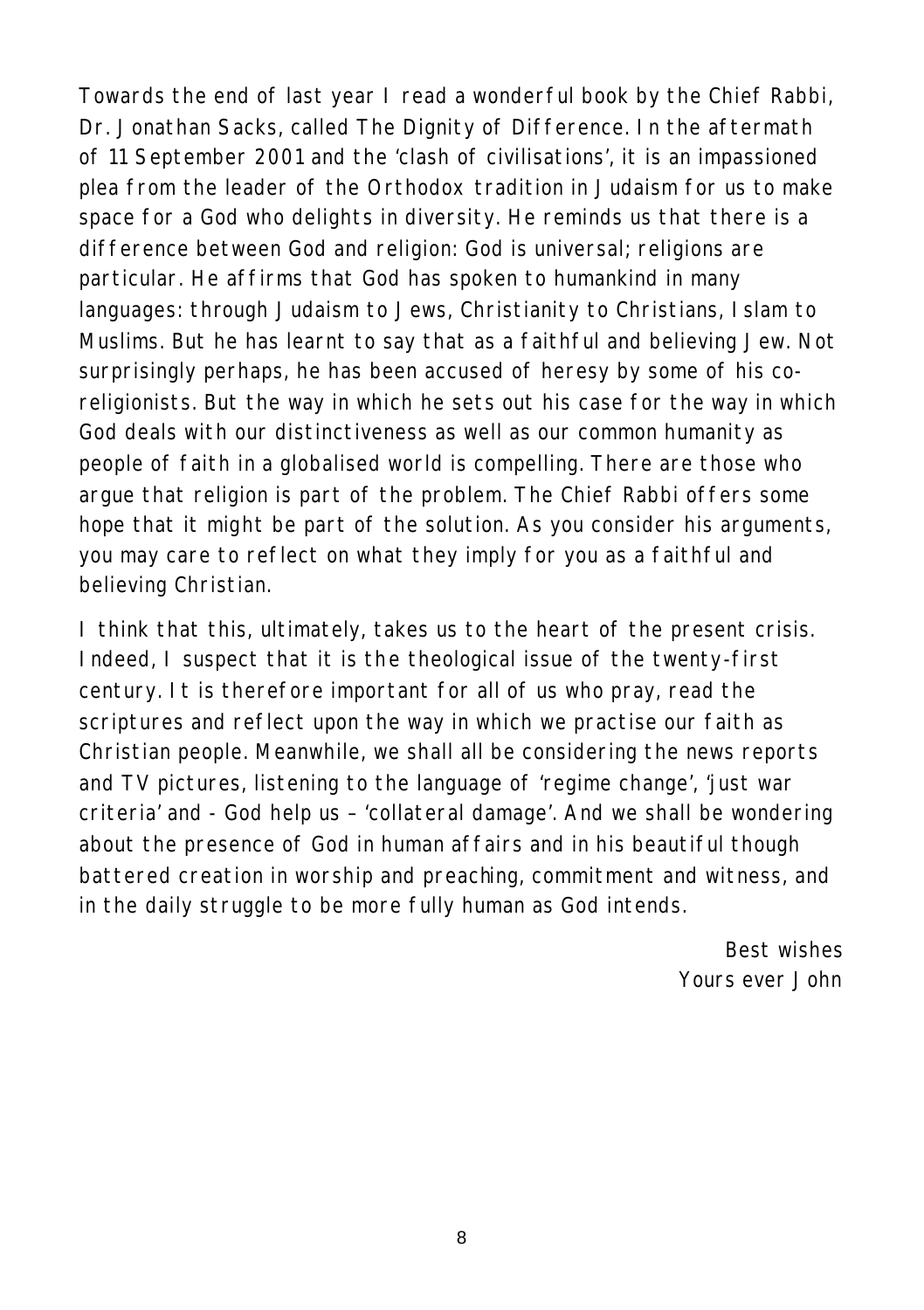## Sun 2 10.30 am Family Service led by Rev Barrie Tabraham Mon 3 2.45 pm Fellowship (Tom Davies - Common Land) Tue 4 10-12 am Coffee and Chat 8.00 pm Time for Prayer Wed 5 11.15 am Toddler Time in Church 7.45 pm Midways (Stephen and Valerie Ashcroft – Fools for Christ's sake) **Fri 7 Women's' World Day of Prayer 10.30 am Trinity United Reformed Church, Mansel Road, Wimbledon - speaker - Cynthia Jackson 8.00 pm Christ Church Colliers Wood – Speaker - Rev Anne Rusbridge** Sun 9 10.30 am Morning Service led by Valerie Ashcroft and Brenda Cannon 6.30 pm Communion Service led by Rev Anne Rusbridge Mon 10 2.45 pm Fellowship (Bill Cox) Tue 11 10-12 am Coffee and Chat 8.00 pm Time for Prayer Wed 12 11.15 am Communion Service Thu 13 8.00 pm Church Council Fri 14 12.30 pm Lunch Club Sat 15 10-12 noon Fellowship Coffee Morning Sun 16 10.30 am Communion Service led by Rev Anne Rusbridge 8.00 pm Worship at 8 led by Dr Arthur Miller Mon 17 2.45 pm Fellowship (Tony Loft) Tue 18 10-12 am Coffee and Chat 7.30 pm Men's Supper Club (Heather Symes - City Churches) 8.00 pm Time for Prayer Wed 19 10.30 am Bible Study 7.45 pm Midways (Members' Evening - Quiz Night) Sun 23 10.30 am Morning Service led by Bob Hamblin and Paul Harvey Mon 24 2.45 pm Fellowship (Graham Cannon and Lesley Mortley - Talking Heads)

#### **Church Diary For March**